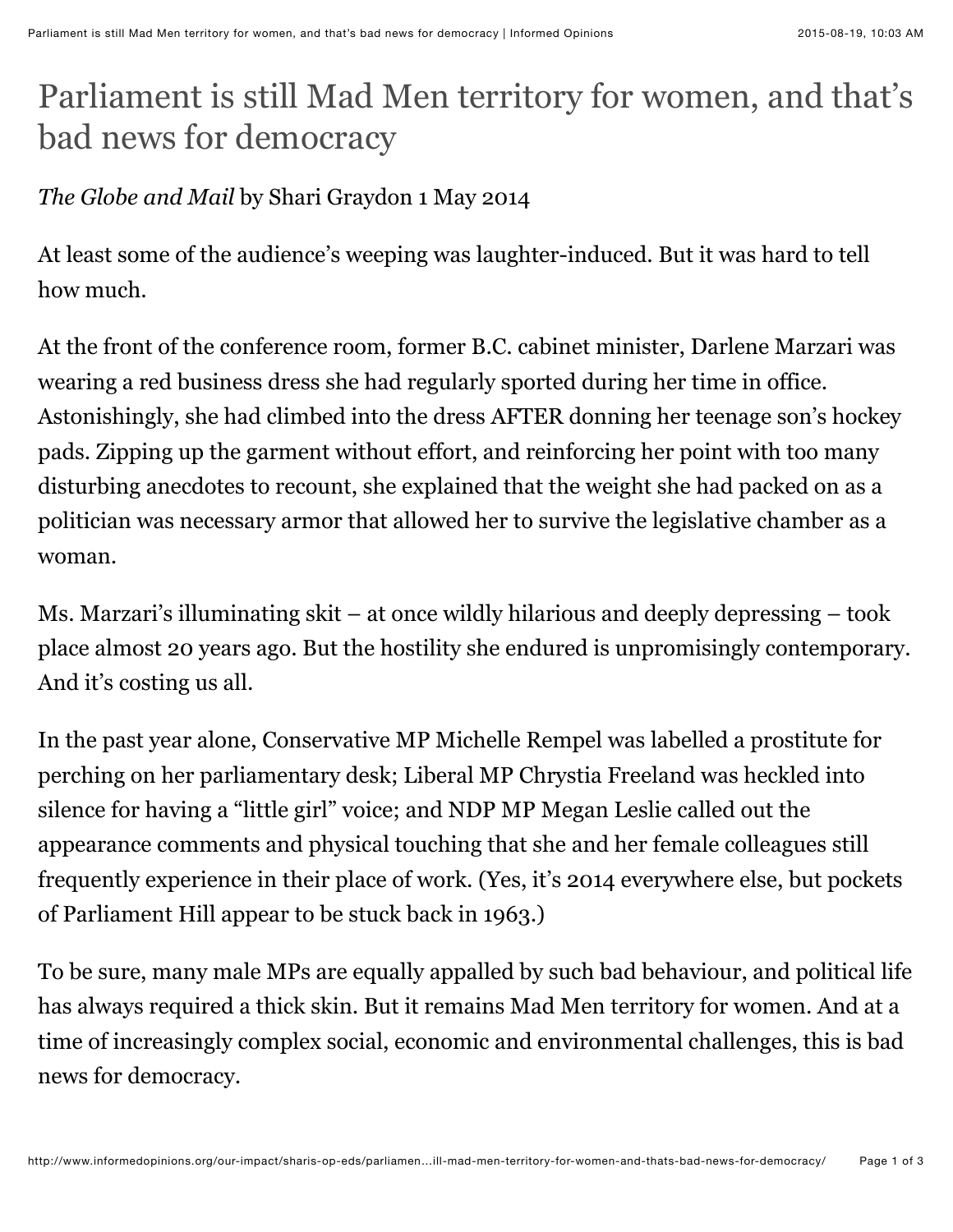Other sectors are bending over backward to increase their appeal to the best, brightest and most diverse work force possible. Banks, law firms and universities are responding to a raft of research documenting the competitive edge accorded organizations that incorporate skilled women. They recognize the importance of creating workplace atmospheres that will attract top female talent.

But in an age of anonymous online trolls and twitter-amplified personal attacks, entering a political world that remains elbows-up and tolerant of troglodytes is becoming even less attractive to anyone – female OR male – who is more driven by a desire to do good than fight dirty.

And it's not like the disrepute of politics isn't deterrent enough. Indefensible patronage, unaccountable spending, inexcusable election practices – they've all taken a toll.

It's time to aim higher.

That's why Equal Voice and Informed Opinions saluted The Hill Times last week. The Ottawa weekly paper responded to calls requesting that it abandon its annual tradition of polling MPs on the "sexiest" elected officials of the year. This is a small but symbolic act, worth emulating and expanding. And its timing coincides with our joint #respecther campaign – a bid to mobilize Canadians, who overwhelmingly support gender equality and expect genuine democratic debate from their representatives. We're encouraging all politicians, partisan staff and journalists to embrace the spirit of the newspaper's decision and promote a culture of respect.

Dissing women for failing to conform to outmoded stereotypes of how a mother or a "lady" is expected to behave is juvenile schoolyard chatter, not political discourse. And those who engage in below-the-belt insults designed to denigrate a rival on the basis of his or her appearance or sexuality isn't worthy of the label "public servant."

It's beyond time to abandon personal attacks and sexist slurs, and to focus energy instead on ideas and policies. Exit interviews conducted with retiring MPs and